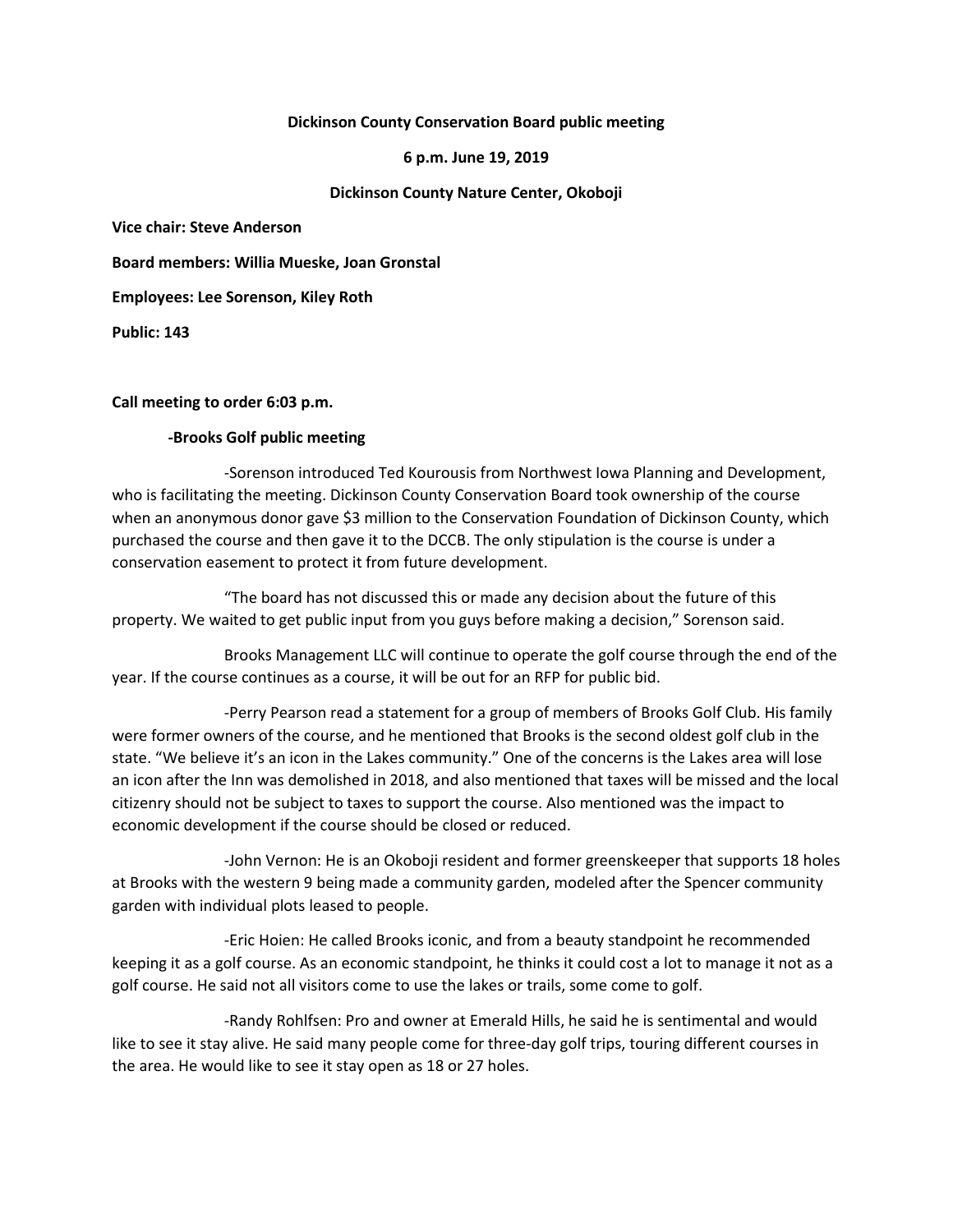-Matt Richter: Representing the Arnolds Park City Council and the University of Okoobji, he would like to echo Randy.

-Owen Primavera: He said the golf course already is a conservation area and it could be kept just the way it is because of the wildlife that is already there. He would like to see it stay as the 27 holes and utilize excess areas for native plantings. He has been a member there since the 1970s. As chairman of the board of adjustment for the city of Okoboji, he said they want to keep the place as residential as possible.

-Bob Waters: He said he spends 100s of hours on the course in the summer and grooms cross country ski trails on the course in the winter. He suggested experimenting with grass planting to keep the wind from blowing snow around the course in the winter.

-Paul Halpine: He just came from Brooks Golf, where 144 golfers from outside of the Lakes area were playing golf and mentioned the economic impact that has on the area. He also mentioned that 27 holes is attractive because golfers can easily get on the course. If there is a change of any area to prairie, it could cost funds to replant. He commended Bret Hetland for making the course environmentally friendly.

-Dan Tohman: Speaking on behalf of Arrowwood and Regency Hotel Management, and also a former member of the tourism committee, he would like to see it stay Brooks Golf as either 18 or 27 holes. His company operates in a lot of tourist areas throughout the country, and a unique thing about the Iowa Great Lakes is the variety of activities beyond the lakes.

-David Thoreson: A local photographer and conservationist, he utilizes the trails in Kenue Park for running. He doesn't think there are enough low impact, quiet sports in the Lakes area. He thinks it would be good to add a perimeter path and wetland areas in the course, either with 18 or 27 holes.

-Brett Harris: In addition to what else has been said, he added that thousands of dollars are raised for local charities through tournaments at Brooks Golf each year. He thinks keeping it 27 holes keeps it unique and lets the public play while private events are also going on.

-Joel Johnson: He thinks Brooks should stay 27 holes and would like to hire a management company that could make it a destination golf course on par with the other attractions in the area. He said the area has good golf but not great golf.

is.

-Marj Rohlfsen: A resident of Okoboji that lives along the golf course, she enjoys it as it

-Bret Hetland: The current general manager of Brooks, he said Brooks has impacted the community in an indirect way. He was hired and has made an impact in the community, and he said whoever follows him will also be able to make an impact in the community beyond just working at the course.

-Duane Cruze: A LeMars resident, Plymouth County Conservation Board member and member of Pheasants Forever, he and his wife golf at Brooks Golf and see lots of wildlife on the course. He suggested utilizing the wild areas on the course for conservation and just have the course shut down